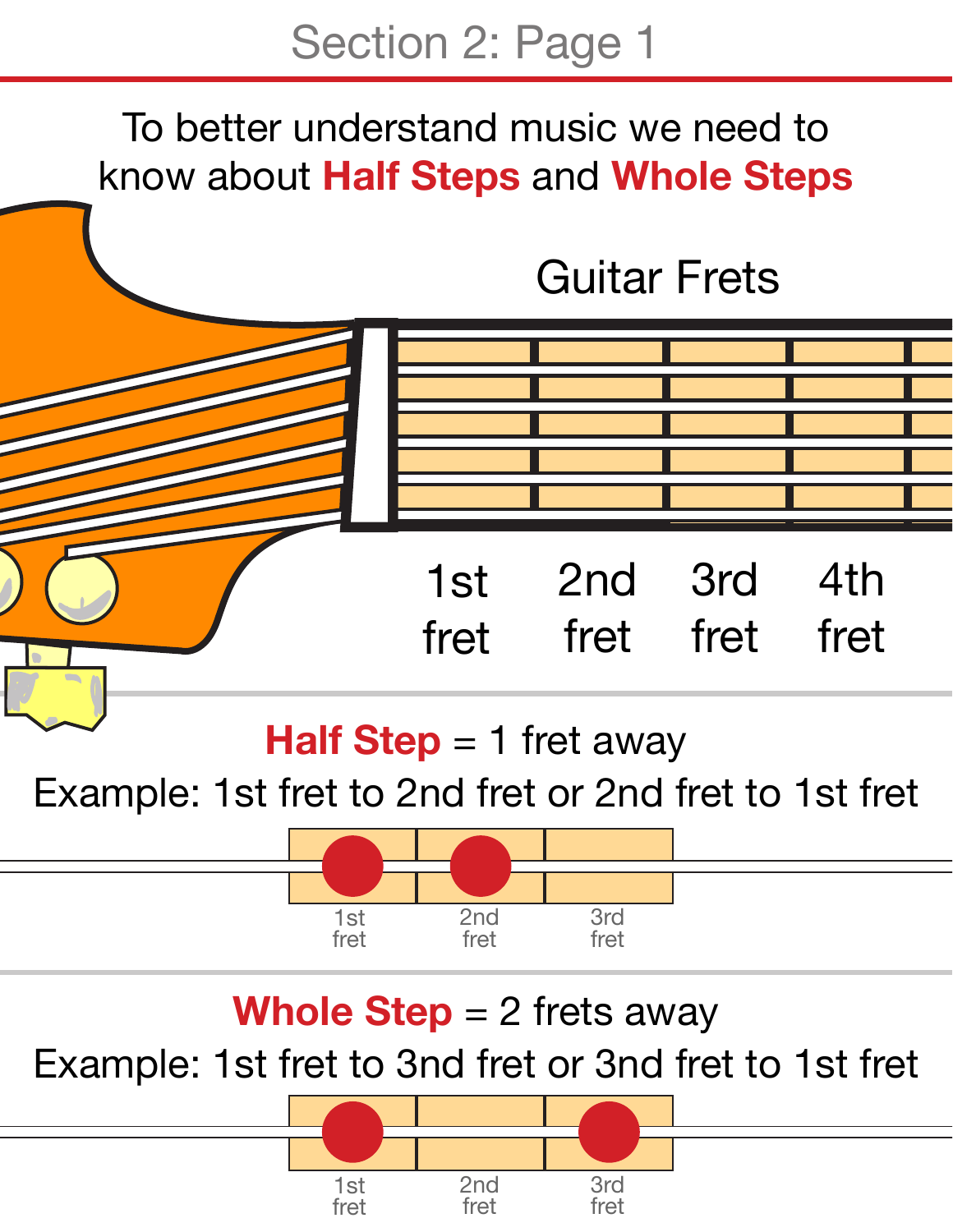

(2 frets) Starting on the note C. C + a Whole Step = D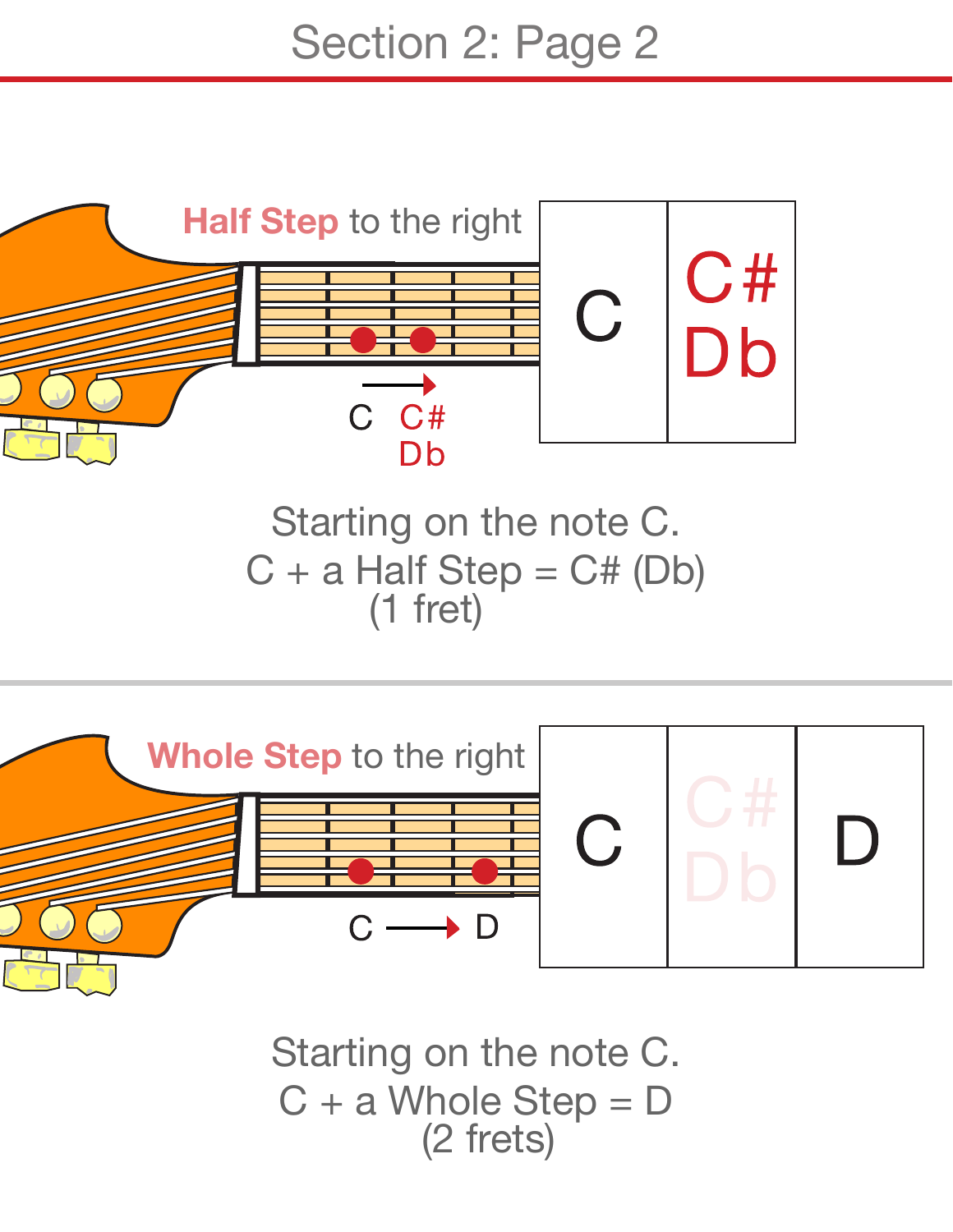Section 2: Page 3

## BCDEFG

BC and EF are the only notes without a note between them

(E is a **Half Step** from F) (B is a **Half Step** from C)



 $\mathbf{C}$ 

 $\mathbf C$ 

 $\mathbf C$ 

 $\overline{C}$ 

C

 $\mathbf C$ 

 $\mathbf C$ 

B

B

 $\mathsf B$ 

 $\Delta$ 

 $\boldsymbol{\mathsf{\Delta}}$ 



Æ

Е

E.

F

E

F

Æ

F.

**D** 

 $\vert \ \vert$ 

D

 $\Box$ 

D

DE





 $F$  G  $\overline{\mathsf{A}}$ A is a **Whole Step** from B EFG  $\Delta$ Siamese Twins = **Half Step** FGA C is a **Whole Step** from D G  $\Delta$ D is a **Whole Step** from E F. G A Siamese Twins = **Half Step** G  $\mathsf{A}$ F is a **Whole Step** from G G A G is a **Whole Step** from A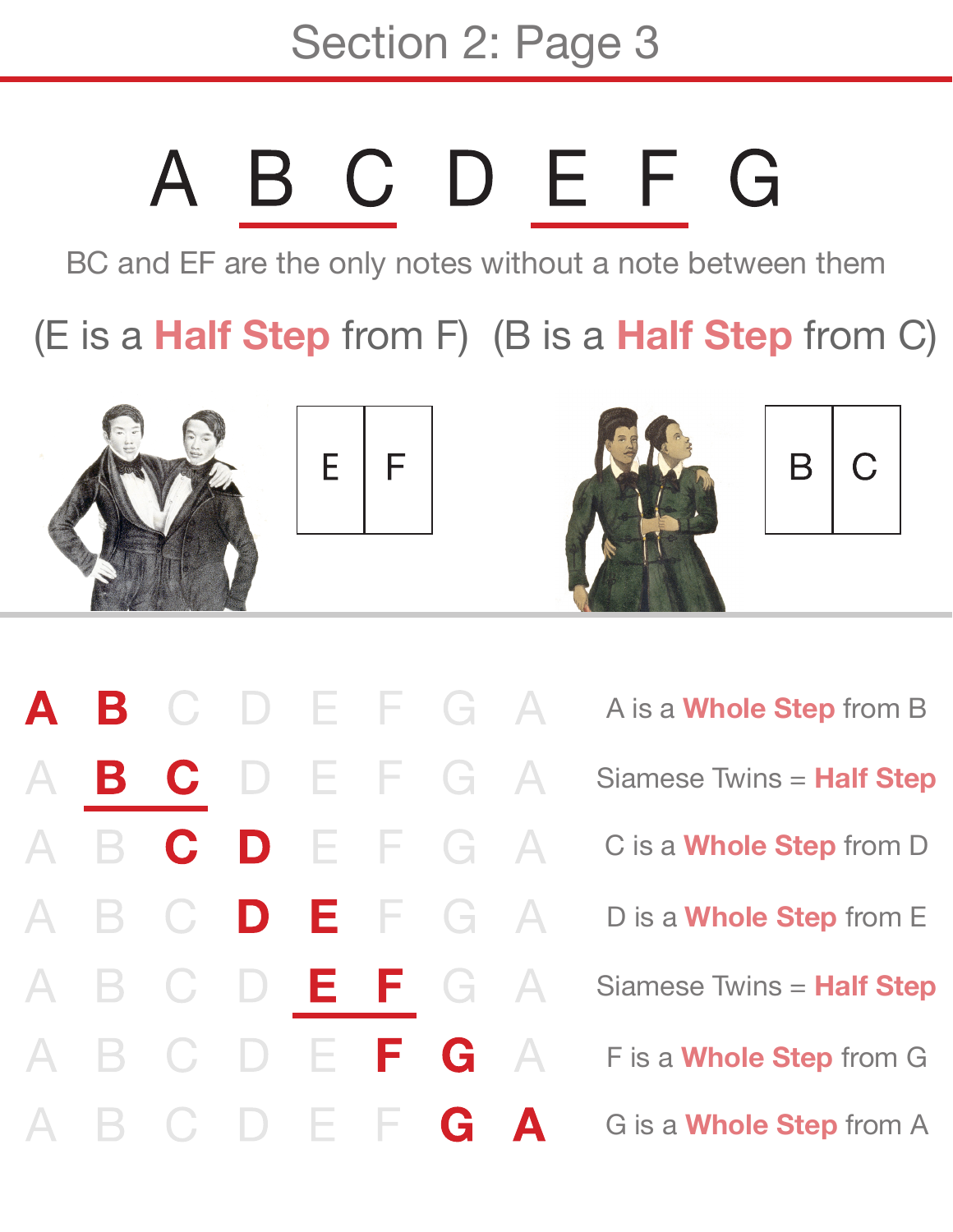#### The **C Major Scale** is typically written: CDEFGABC

Lets map out the **Whole Steps** and **Half Steps**

## W W H W W W H  $\overline{C}$   $\overline{D}$   $\overline{E}$   $\overline{F}$   $\overline{G}$   $\overline{A}$   $\overline{B}$   $\overline{C}$

### This is our formula: WHWWW

Н

#### **!!! WRITE THIS DOWN !!!**

#### My promise to you:

I am giving you a lot of information at once. You may not understand it all on the first go. But if you trust me on what is important, and memorize/write those things down. Then you will thank me later.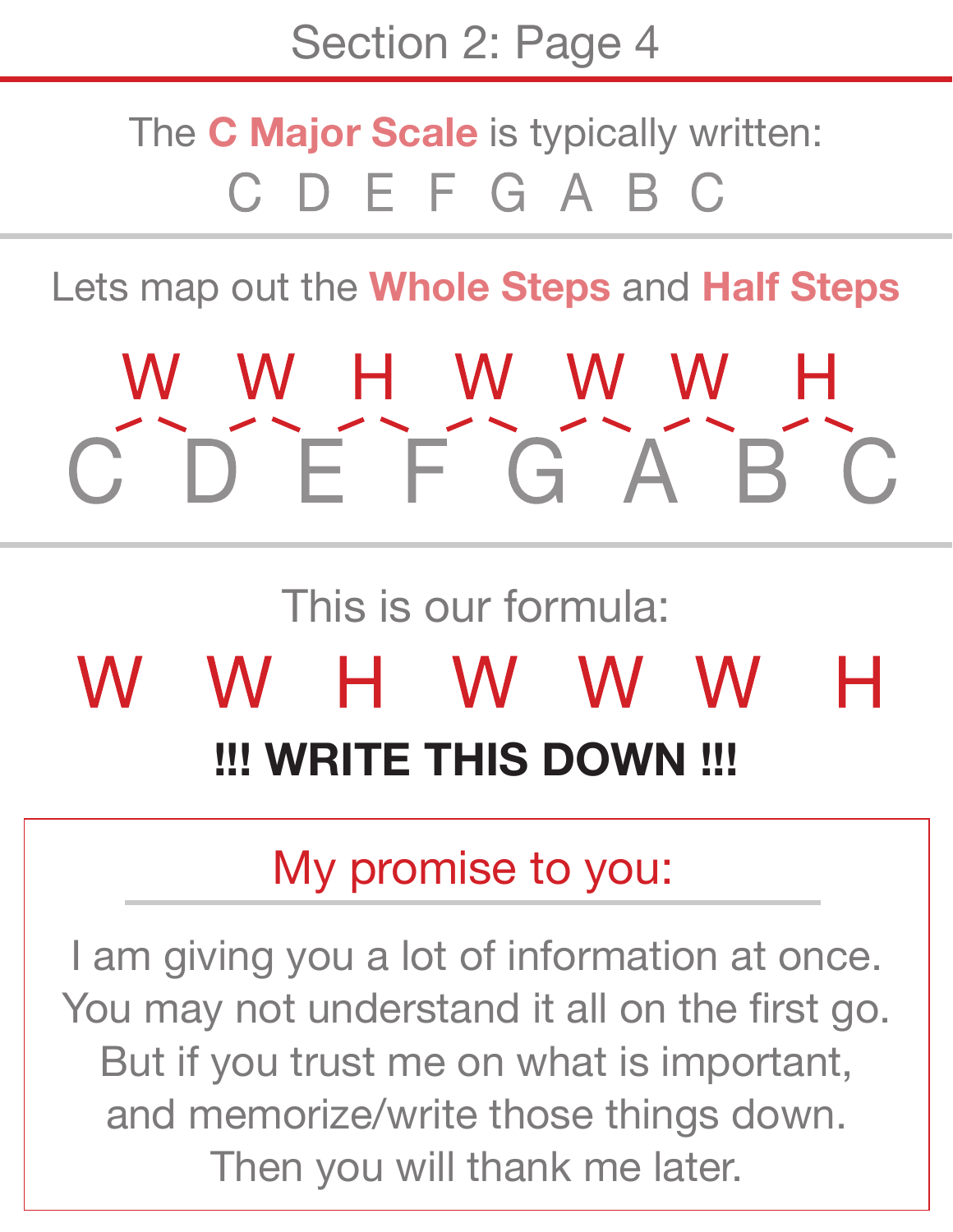So lets pretend we only have the note **C** and we want to build the **Key of C Major**

#### And we have our formula:

#### W W H W W W Н

## Lets map out the **rest of the notes!** H W H W W W H

So we can use this formula to find the notes!

# W W H W W W H<br>C D E F G A B C

**This formula works for any key in music!**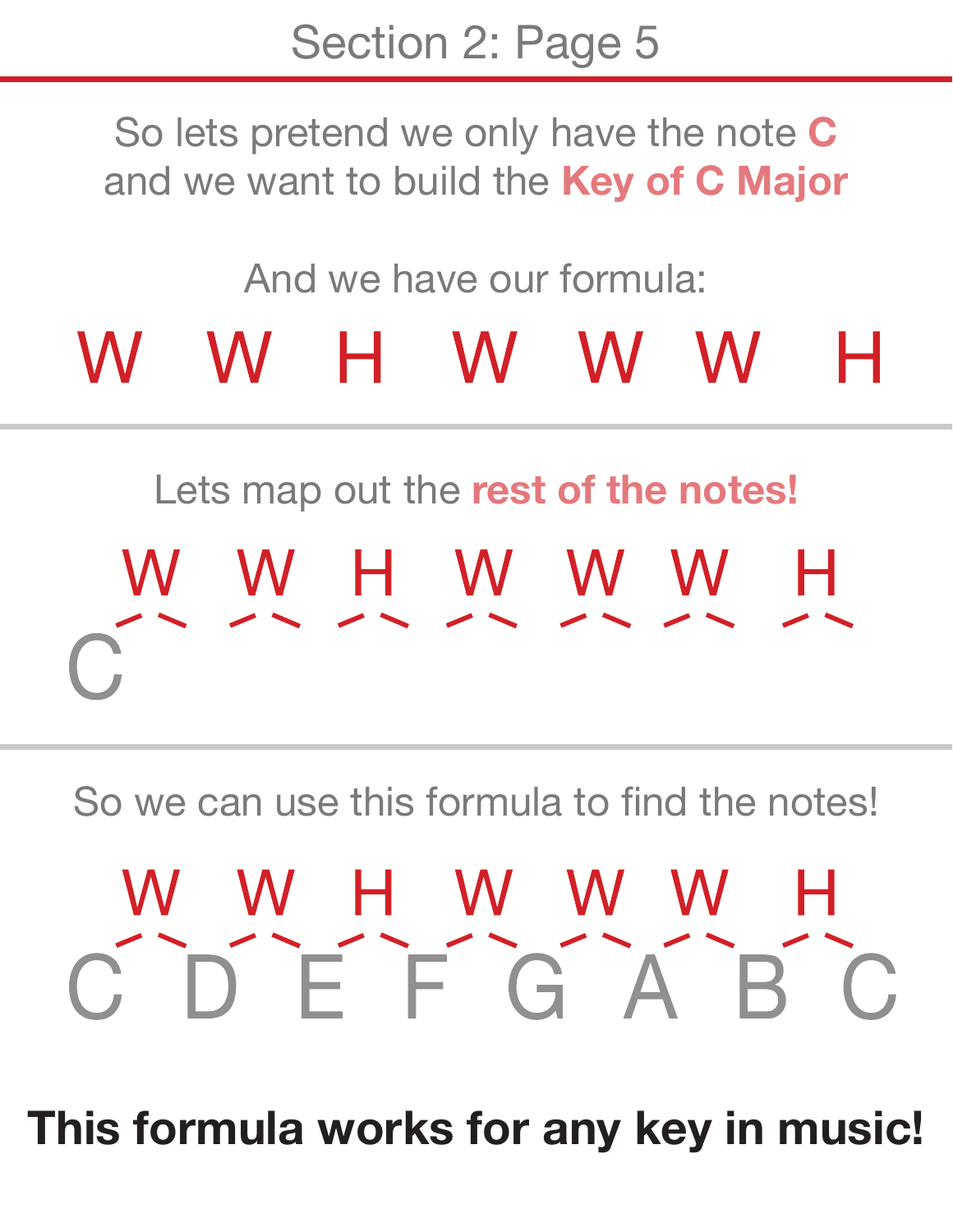So lets pretend we only have the note **G** and we want to build the **Key of G Major**

#### And we have our formula:

#### W W H W W W H

### Lets map out the **rest of the notes!** W W H W W W H  $\overrightarrow{ }$

So we can use this formula to find the notes!

# W W H W W W H<br>G A B C D E F#G

We take a closer look at how we got the F# note **on the next page**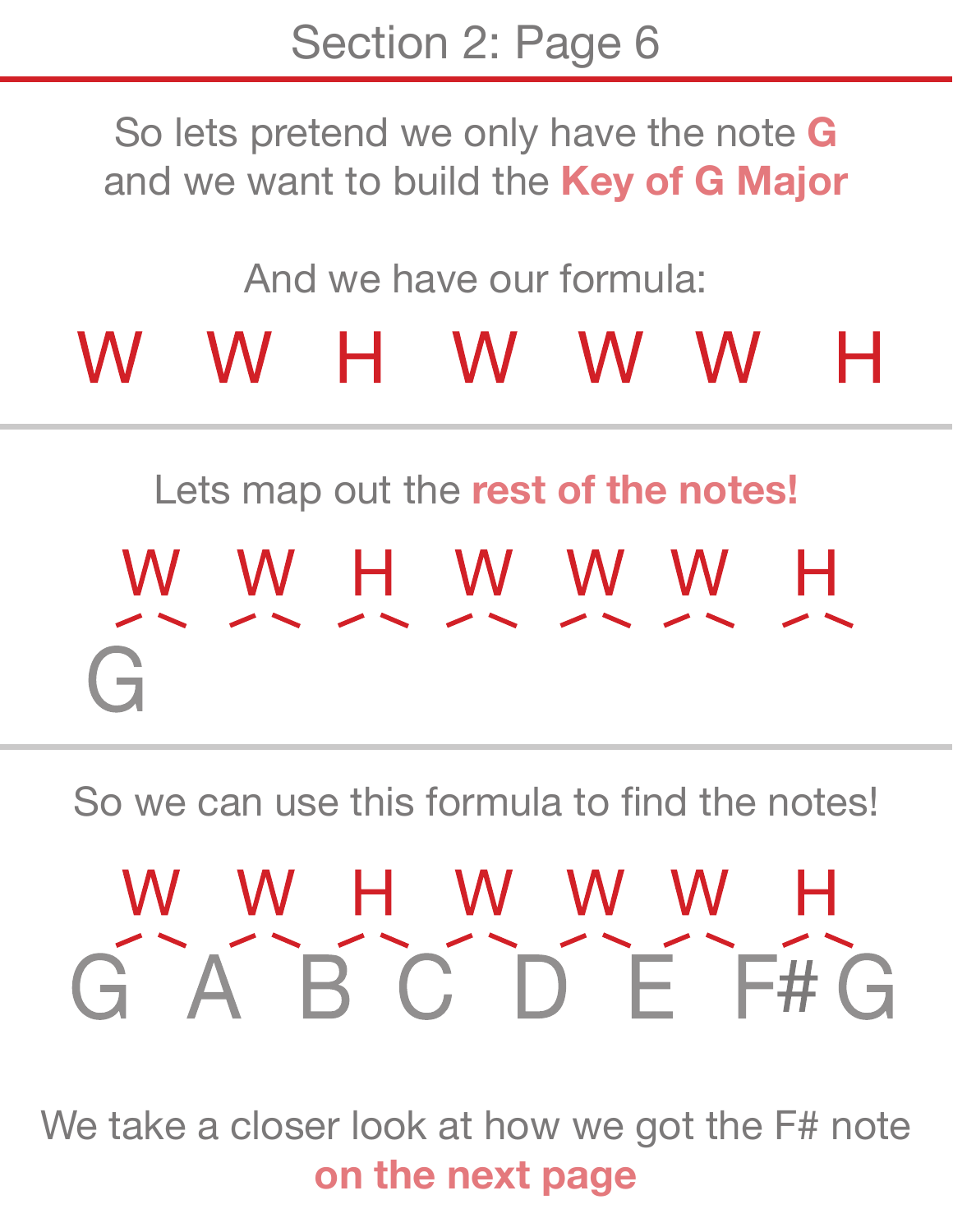Section 2: Page 7

We used this formula to find the notes in **G Major**: W W H W W W ABCDEF#G

How did we get the F# note?



If a **Half Step** from E is F then **a Whole Step from E would be F#** (Gb)

We call it F# instead of Gb because we want each letter to be represented: